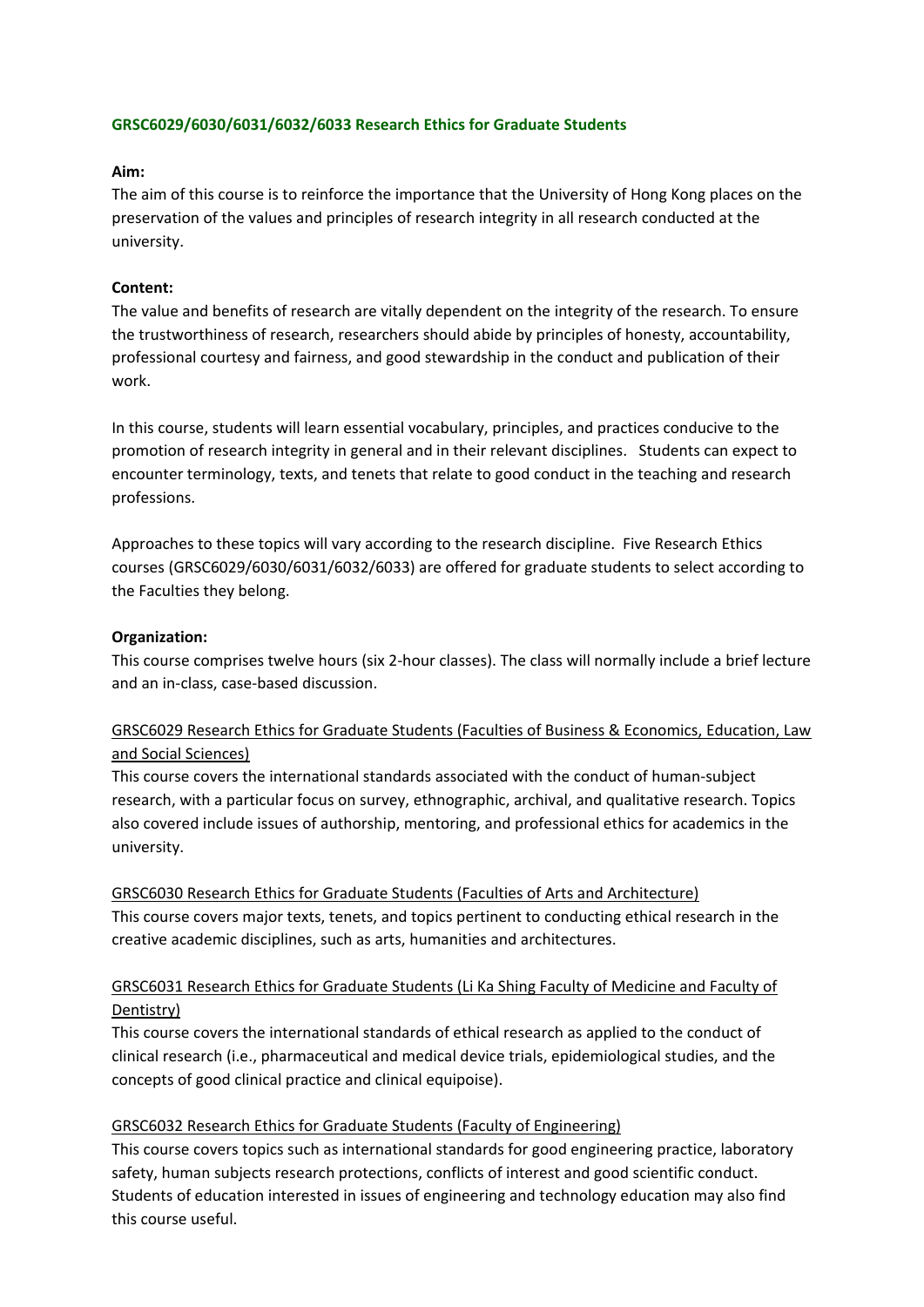# GRSC6033 Research Ethics for Graduate Students (Faculty of Science)

This course covers the international standards of ethical research as applied to the conduct of basic science research in a laboratory setting. This course reviews the standards of good laboratory practice and laboratory safety from the perspective of an ethical commitment. This course also reviews the standards of scientific research misconduct in the laboratory setting.

# *Remarks:*

*Students wishing to enroll in the Research Ethics course not intended for their home Faculties must seek approval from their supervisors and the Graduate School. Change of course though is not advisable.* 

### **Enrollment:**

This course is compulsory for all MPhil and 4‐year PhD students registered in or after September 2009. 3‐year PhD students registered in September 2011 and thereafter are also required to take the course IF they have not yet completed equivalent training in previous research degree programmes. Professional doctorate students (DBA, DNurs, DPA, EdD, PsyD) registered in or after September 2014 are required to take this course. There is no assumption that students will be familiar with ethical concepts or standards of ethical research conduct prior to their enrollment.

### **Assessment:**

Students must complete the following to pass the course:

1) web-based learning modules (CITI at the University of Miami) - an info sheet is attached for details; and

2) a written assignment of about 500 words.

### **Attendance:**

Students are expected to attend all classes. Students who missed one class or more are required to do make‐up work assigned by the teacher.

### **Learning outcomes:**

On completion of the course, students will be able to:

- Explain the values and conventions of research integrity during data collection appropriate to their discipline;
- Apply principles of responsible conduct to research project design;
- Critically evaluate their own and others' research practices in terms of potential risks and benefits;
- Demonstrate the features of ethical authorship and publication practice in their own writing;
- Differentiate between conflicts of interest and conflicts of commitment;
- Design independent plans for ethical use, sharing, storage and security of research material and data; and
- Synthesize current principles and practices of ethical research in their disciplines to fit related emerging areas and innovations.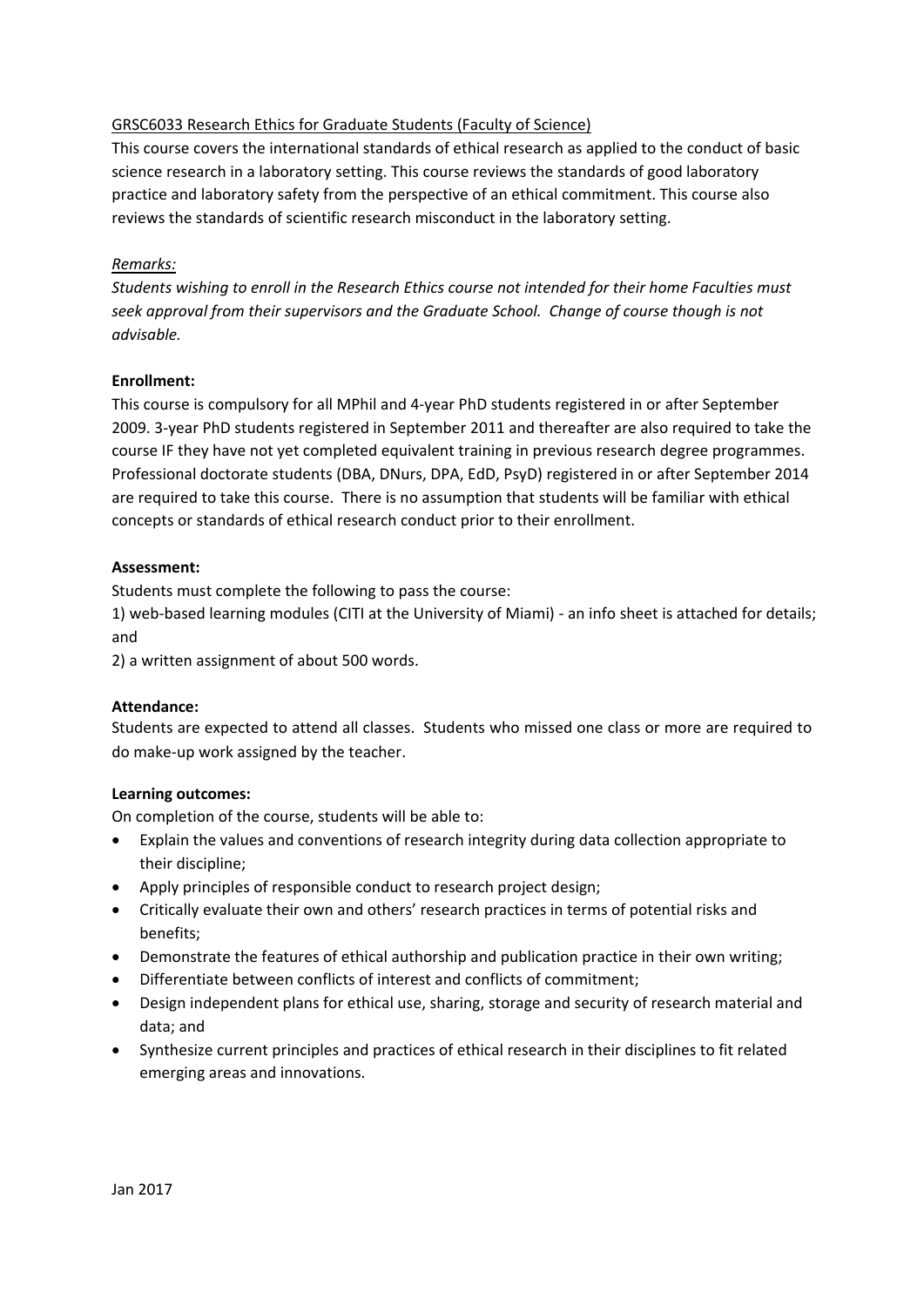# THE UNIVERSITY OF HONG KONG GRADUATE SCHOOL

# **Research Ethics for Graduate Students (GRSC6029/6030/6031/6032/6033) Web-based Learning Modules for Responsible Conduct of Research**

As part of the student learning assessment for the Research Ethics course, students are required to pass the web-based learning modules for Responsible Conduct of Research in the CITI Program (Collaborative Institutional Training Initiative at the University of Miami).

(2) **The following information is provided to help students to get registered on the CITI program. Students must enroll in one of the CITI courses of Responsible Conduct of Research that is most relevant to their research discipline. They should complete and pass all required learning modules online before their last class of GRSC6029/6030/6031/6032/6033, and submit the completion report issued by CITI to the course teacher for records of assessment.**

(3) **All new users of CITI must, first of all, register as a new learner and create a learner account.** Below are the step-by-step instructions for registration (s*ource: CITI website*):

> Go to **www.citiprogram.org** and click on the **"Register"** button located in the blue log-in box to the right of the homepage under **"Create an account"**.

The next steps are numbered 1-7. These steps will collect information to register your account and place you in the correct course based on your institutional settings.

**Step 1** Put **"The University of Hong Kong"** as your affiliated organization.

**Step 2** Fill in your personal information. Remember to enter your name here **as you would like it to appear on your completion report** received at the end of the course. Ensure you use an email address that you can access so you can complete the registration process by verifying the email.

While not required, CITI does encourage entering a secondary email address. It will assist in the recovery of your account if you forget your username or password and no longer have access to your primary email address.

**Step 3** Create your username and password according to the on-screen instructions.

**Step 4** Fill in your demographic information. Use the blue information question marks for more information on specific categories.

1 CITI know your interest in participating in research surveys at a later date. **Step 5** Professionals seeking credit for CITI Program courses can make their selection for Continuing Education credits. This step is where you can also let

**Step 6** This step is institutional specific. Each institution determines the fields listed on this page and what information is required or optional.